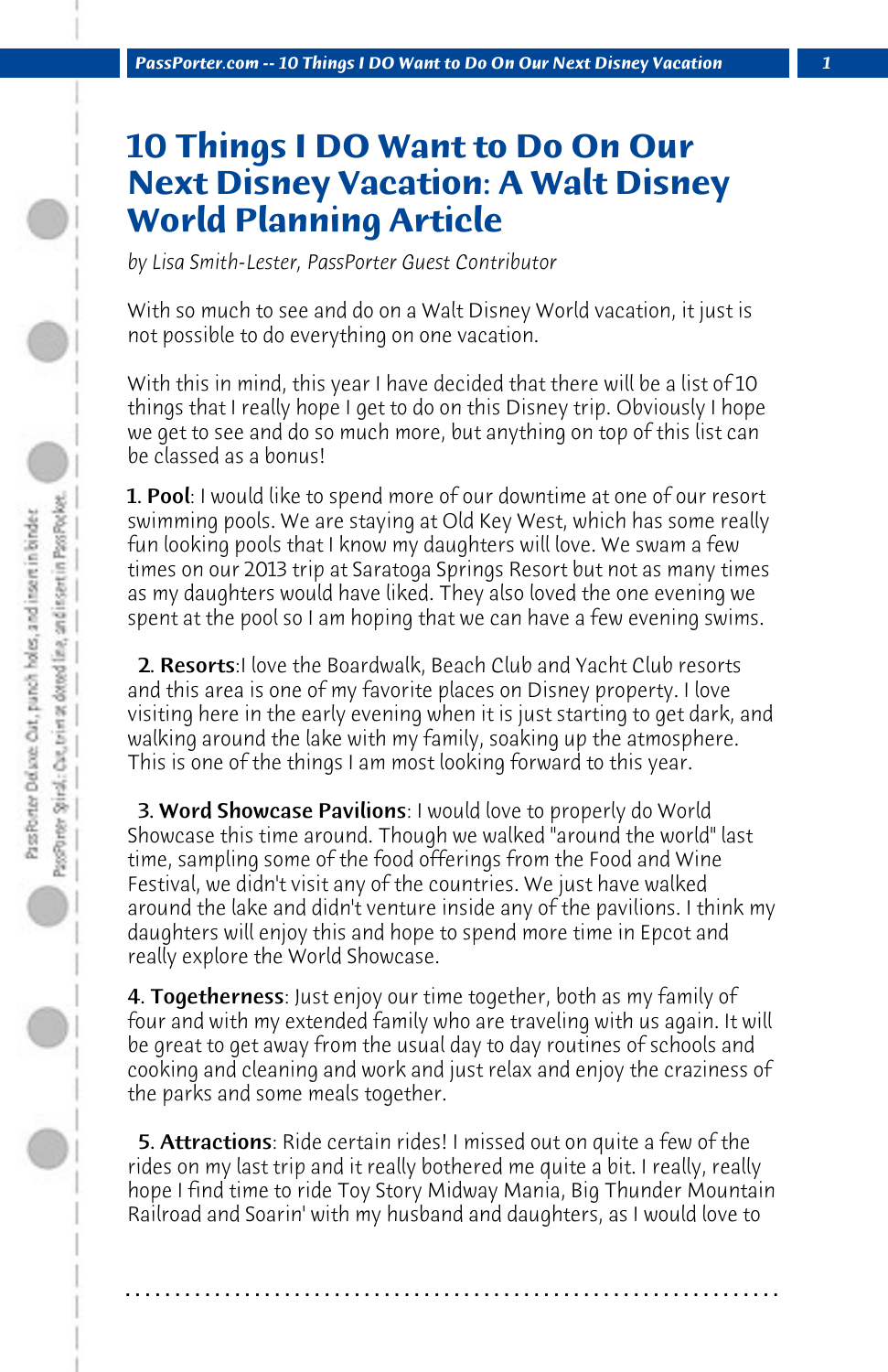experience these as a family. With my rather timid older daughter, the likes of Test Track and Space Mountain will have to be ridden using Child Swap!

 6. Restaurants: Try some new places to eat. On my last two trips, in 2010 and 2013, there were some restaurants we ate in on both vacations, including Wolfgang Puck Cafe, Chef Mickey's, Whispering Canyon Cafe, Raglan Road and Cape May Cafe. Now as great as these all are, there are so many restaurants on Disney property that I would like to try some new places. One of these mentioned is my favorite so that will remain one of my must do restaurants for this year however; I think I will save these for another article!

 7. Cruise: Go on a Disney Cruise. Since my parents and sister did a 3-night cruise on the Disney Dream in 2012, we have longed to do one ourselves. We are so excited to have booked this year on the Disney Dream. We were originally booked on a 3-night cruise but this was cancelled due to dry dock so we are now booked on a 4-night cruise. I know this one is a bit of a cheat for a top 10 as it is already booked but it is the part of our vacation we are all looking forward to the most.

 8. Bibbidi Bobbidi Boutique: That I can get two Bibbidi Bobbidi Boutique (BBB) reservations for similar times on the same day. On our last vacation only my eldest daughter was old enough for this and she thoroughly enjoyed herself, as did I being the parent who went with her. This time I am hoping for an appointment for both daughters and around the same time would be perfect so that they can enjoy this magical experience together.

**9. Evening Shows:**I am really hoping we manage to do these next two things (cheating again and listing two must-dos instead of one) and that is to see Wishes more than once and see Illuminations for first time since my vacation in 2000! Wishes is my absolute favourite but this could be because it is the only evening show I have seen consistently on my trips. I love the words to this and listen to the CD in the car! I have read so many good things about Illuminations and am desperate to see this again. If we could squeeze Fantasmic! in too (last seen in 2001), that would be amazing.

**10. Do Less, Enjoy More**: Try to enjoy every minute and not cram too much in. Though I have listed many things I hope to do, and obviously there is everything else not listed here, I do not want to over do it. I want to ensure we take it easy to start with as the jet lag will affect us and I don't want us to be too tired to enjoy ourselves.

We will be back again, likely in 2019, and anything we don $\&$ #39;t do

**. . . . . . . . . . . . . . . . . . . . . . . . . . . . . . . . . . . . . . . . . . . . . . . . . . . . . . . . . . . . . . . . . .**